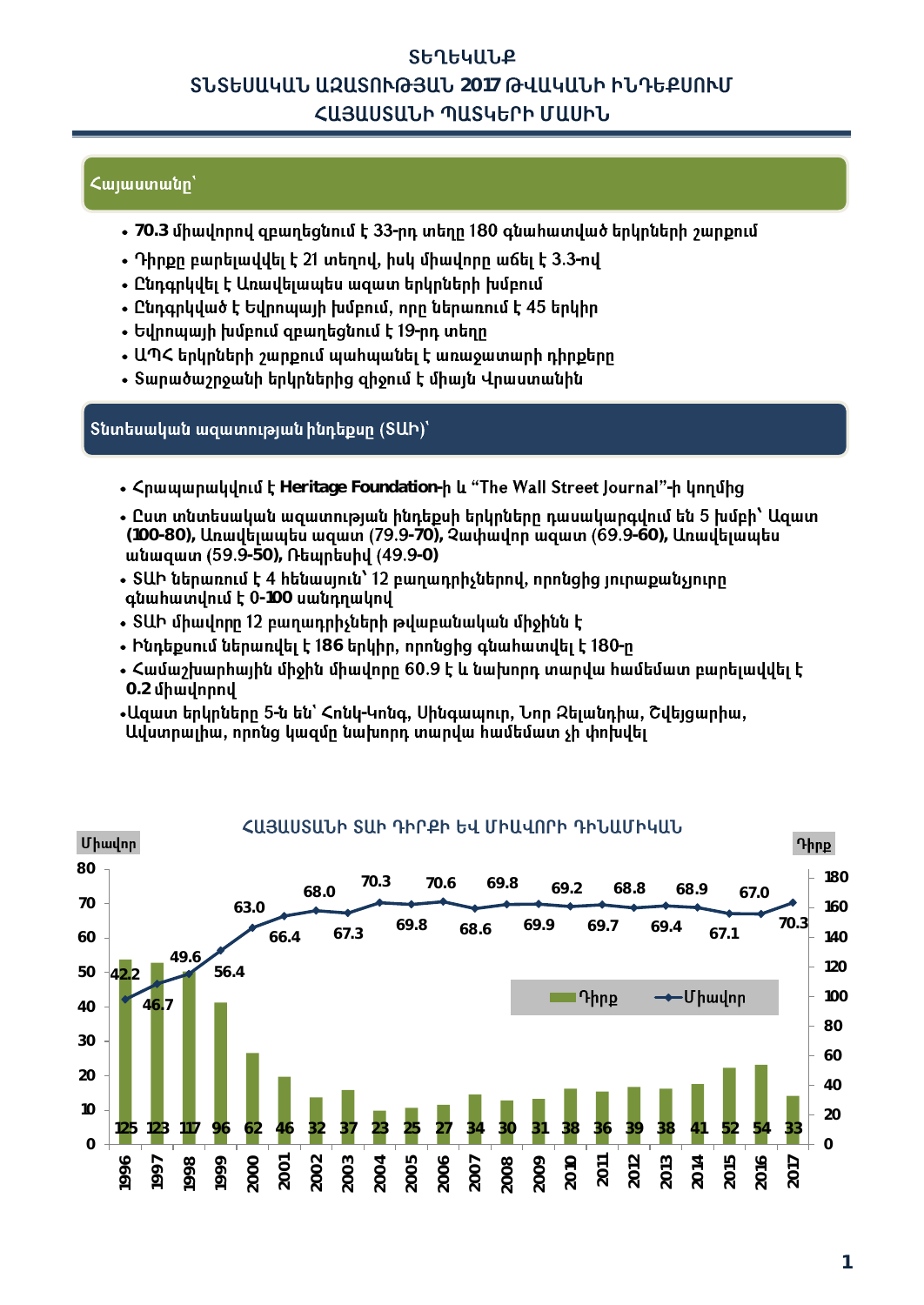#### ՏԱԻ ԲԱՂԱԴՐԻՉՆԵՐԻ ՄԻԱՎՈՐՆԵՐԸ ԵՎ ՓՈՓՈԽՈՒԹՅՈՒՆԸ ՆԱԽՈՐԴ ՏԱՐՎԱ ՀԱՄԵՄԱՏ 'n,  $\mathbf{r}$  $\hat{\mathbf{r}}$

|                                 | 2017 | 17/16                          | 2016                     | 16/15                            | 2015                     | 15/14                            | 2014 | 14/13                          | 2013 | 13/12                    |
|---------------------------------|------|--------------------------------|--------------------------|----------------------------------|--------------------------|----------------------------------|------|--------------------------------|------|--------------------------|
| SUI միավոր                      | 70.3 | $\triangle$ 3.3                | 67.0                     | $\blacktriangledown$ -0.1        | 67.1                     | $\nabla -1.8$                    |      | 68.9 $\nabla$ -0.5             |      | $69.4 \triangle 0.6$     |
| Oրենքի գերակայություն           |      |                                |                          |                                  |                          |                                  |      |                                |      |                          |
| Սեփականության իրավուքներ        | 55.5 | $\triangle$ 35.5               |                          | $20.0 - 0.0$                     |                          | $20.0 \quad \nabla 10.0$         |      | $30.0 - 0.0$                   |      | $30.0 - 0.0$             |
| Դատական արդյունավետություն      | 42.5 | $\sim$                         |                          | $\sim$                           |                          | $\sim$                           |      |                                |      | $\overline{\phantom{a}}$ |
| Կառավարության ինտեգրվածություն  |      | $43.4 \triangle 6.4$           | 37.0                     | $\triangle$ 1.0                  |                          | $36.0 \triangle 9.3$             |      | $26.7 \triangle 0.7$           |      | $26.0 - 0.0$             |
| Կառավարության մասնակցության չափ |      |                                |                          |                                  |                          |                                  |      |                                |      |                          |
| Հարկային բեռ                    |      | $83.7 \quad \nabla -0.1$       |                          | 83.8 $\nabla$ -0.6               |                          | $84.4$ $\blacktriangledown$ -2.1 |      | 86.5 $-1.5$                    |      | 88.0 $-1.3$              |
| Պետական ծախսեր                  | 81.7 | $\triangle$ 1.0                |                          | 80.7 $\blacktriangledown$ -2.1   |                          | 82.8 $\triangle$ 1.5             |      | 81.3 $\nabla$ -0.8             | 82.1 | $\triangle$ 7.2          |
| Ֆիսկալ առողջություն             | 82.9 | $\equiv$                       | $\overline{\phantom{a}}$ | $\overline{\phantom{a}}$         | $\overline{\phantom{a}}$ | $\overline{\phantom{a}}$         |      |                                |      |                          |
| Կարգավորման արդյունավետություն  |      |                                |                          |                                  |                          |                                  |      |                                |      |                          |
| Գործարար ազատություն            | 78.5 | $\triangle$ 1.0                |                          | 77.5 $\blacktriangledown$ -5.2   |                          | $82.7$ $\blacktriangledown$ -0.4 |      | 83.1 $\nabla$ -4.5             |      | 87.6 $\nabla$ -0.2       |
| Աշխատուժի ազատություն           | 72.4 | $\triangle$ 10.2               |                          | $62.2$ $\blacktriangledown$ -2.1 |                          | $64.3$ $\nabla$ -14.2            |      | $78.5 \triangle 1.4$           | 77.1 | $\triangle$ 0.5          |
| Մոնետար ազատություն             | 72.8 | $-0.0$                         | 72.8                     | $\triangle$ 2.2                  |                          | 70.6 $\nabla$ -6.4               |      | 77.0 $\triangle 4.0$           |      | 73.0 $\nabla$ -0.1       |
| <b>Pwg շուկաներ</b>             |      |                                |                          |                                  |                          |                                  |      |                                |      |                          |
| Առևտրի ազատություն              |      | 80.2 $\blacktriangledown$ -5.4 |                          | 85.6 $\triangle 0.2$             |                          | $85.4 \quad \nabla -0.1$         |      | 85.5 $\triangle$ 0.1           |      | $85.4 - 0.0$             |
| Ներդրումային ազատություն        | 80.0 | $= 0.0$                        | 80.0                     | $\triangle$ 5.0                  |                          | $75.0 \triangle 5.0$             |      | 70.0 $\blacktriangledown$ -5.0 |      | $75.0 - 0.0$             |
| Ֆինանսական ազատություն          | 70.0 | $-0.0$                         | 70.0                     | $-0.0$                           |                          | $70.0 - 0.0$                     |      | $70.0 - 0.0$                   |      | $70.0 - 0.0$             |

### 12 ՏՆՏԵՍԱԿԱՆ ԱԶԱՏՈՒԹՅՈՒՆՆԵՐՈՎ ՀԱՄԵՄԱՏԱԿԱՆ **MUSYGLO**



#### ՀԱՐԵՎԱՆ ԵՐԿՐՆԵՐ

| ՎՐԱՍՏԱՆ                           | 13  |
|-----------------------------------|-----|
| <b><u3uusul< b=""></u3uusul<></b> | 33  |
| ԹՈՒՐՔԻԱ                           | 60  |
| ԱԴՐԲԵՋԱՆ                          | 68  |
| ԻՐԱՆ                              | 155 |
|                                   |     |

**<usuusuu ՂԱԶԱԽՍՏԱՆ U**npebrul **ՂՐՂ**2ՍՏԱՆ **PULUANNU** SURMYUSUL **UNLAN4U ՌՈՒՍԱՍՏԱՆ NNAPG4MUSUL** ՈՒԿՐԱԻՆԱ ԹՈՒՐՔՄԵՆՍՏԱՆ

ՄԵԹՈԴԱԲԱՆԱԿԱՆ ՆՇՈՒՄ

2017 թվականին SUh համալրվել է 2 բաղադրիչներով` Կառավարության

ինտեգրվածության մակարդակ և

Ֆիսկալ առողջություն,

համարժեքորեն Օրենքի

գերակայության և Կառավարության

չափի հենասյուներում։ Նախկինում գնահատվող

Կոռուպցիայի և Ֆիսկալ ազատությունների բաղադրիչները վերանվանվել են

համապատասխանաբար Դատական

արդյունավետության և Պետական

ծախսերի։

ԱՊՀ ԵՐԿՐՆԵՐ

(Ներառյալ Ուկրաինա)

|   | 33  |     |
|---|-----|-----|
|   | 42  |     |
|   | 68  |     |
|   | 89  |     |
|   | 104 |     |
|   | 109 |     |
| l | 110 |     |
|   | 114 |     |
| J |     | 148 |
| l |     | 166 |
| j |     | 170 |

 $\overline{2}$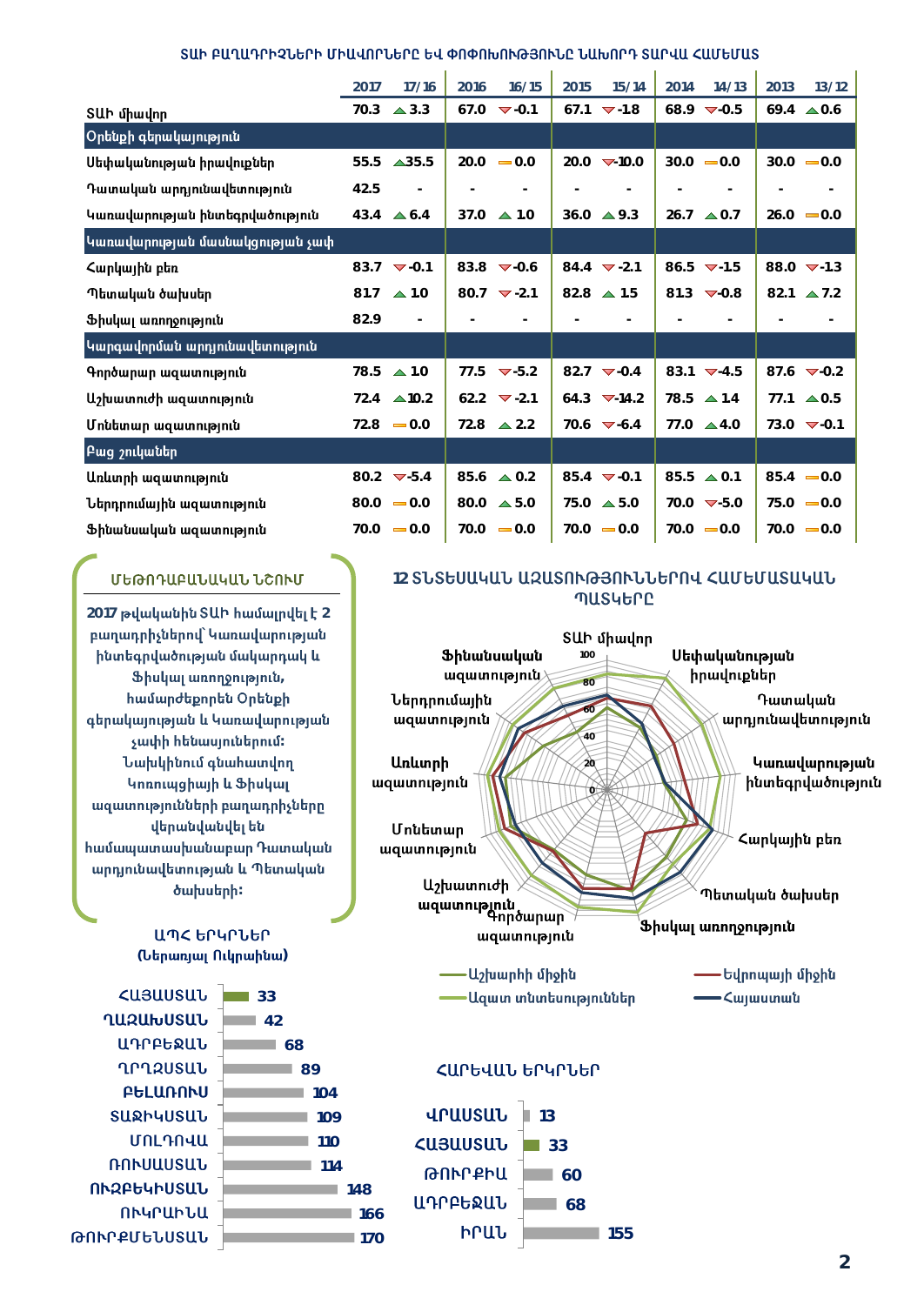# ԻՆԴԵՔՍՈՒՄ ՀԱՅԱՍՏԱՆԻ ՊԱՏԿԵՐԻ ՀԻՄՆԱԿԱՆ ԳՈՐԾՈՆՆԵՐԸ

| SUh<br><i>Chumuniu /</i><br>Բաղադրիչ | 2017 | 2016 | <b>Pnփnխ.</b> | Գործոններ / Մեկնաբանություններ                                                                                                                                                                                                                            |  |  |  |  |
|--------------------------------------|------|------|---------------|-----------------------------------------------------------------------------------------------------------------------------------------------------------------------------------------------------------------------------------------------------------|--|--|--|--|
| Օրենքի գերակայություն                |      |      |               |                                                                                                                                                                                                                                                           |  |  |  |  |
| Սեփականության<br>իրավուքներ          | 55.5 | 20.0 | 35.5          | Հայաստանի օրենսդրությունը պաշտպանում է<br>անձնական և անշարժ գույքի երաշխավորված<br>իրավունքները։ Առկա են դատական համակարգի<br>անկախության և թափանցիկության խնդիրներ։ Բոլոր                                                                                |  |  |  |  |
| Դատական<br>արդյունավետություն        | 42.5 |      |               | վեճերը, ներառյալ՝ պայմանագրային, գույքային<br>սեփականության կամ կոմերցիոն հարցերի գծով,<br>լուծվում են ընդհանուր իրավասության դատարաններում,<br>որոնք զբաղվում են և քաղաքացիական, և քրեական                                                               |  |  |  |  |
| Կառավարության<br>ինտեգրվածություն    | 43.4 | 37.0 | 6.4           | գործերով, և առկա են տևական հետաձգումներ։<br>Համատարած կոռուպցիան բխում է Հայաստանի<br>տնտեսության և տարածքային անվտանգության վրա<br>Ռուստաստանի համախմբված ազդեցությունից։                                                                                |  |  |  |  |
| Կառավարության մասնակցության չափ      |      |      |               |                                                                                                                                                                                                                                                           |  |  |  |  |
| Հարկային բեռ                         | 83.7 | 83.8 | $-0.1$        | Եկամտահարկի առավելագույն դրույքաչափը կազմում է<br>26 տոկոս, իսկ շահութահարկի առավելագույն դրույքա-<br>չափը՝ 20 տոկոս։  Այլ հարկատեսակները ներառում են                                                                                                     |  |  |  |  |
| Պետական ծախսեր                       | 81.7 | 80.7 | 1.0           | ավելացված արժեքի հարկը և ակցիզային հարկը։<br>Ընդհանուր հարկային բեռը կազմում է ազգային եկամտի<br>23.5 տոկոսը։ Անցած 3 տարիների ընթացքում Կառավա-                                                                                                          |  |  |  |  |
| Ֆիսկալ<br>առողջություն               | 82.9 |      |               | րության ծախսերը կազմել են ՀՆԱ-ի 24.7 տոկոսը, իսկ<br>բյուջեի դեֆիցիտը միջինում կազմել է ՀՆԱ-ի 2.8<br>տոկոսը։ Պետական պարտքը ՀՆԱ-ի 46.6 տոկոսն է։                                                                                                           |  |  |  |  |
| Կարգավորման արդյունավետություն       |      |      |               |                                                                                                                                                                                                                                                           |  |  |  |  |
| Գործարար<br>ազատություն              | 78.5 | 77.5 | 1.0           | Կարգավորիչ շրջանակը հարաբերականորեն արդյունա-<br>վետ է։ Բիզնես ստարտափների նկատմամբ նվազագույն<br>կապիտալի պահանջը վերացել է, սնանկության ընթա-                                                                                                           |  |  |  |  |
| Աշխատուժի<br>ազատություն             | 72.4 | 62.2 | 10.2          | ցակարգերը արդիականացվել են։ Աշխատուժի՝ վարձա-<br>տրության հետ չկապված ծախքը չափավոր է, սակայն ոչ<br>ֆորմալ աշխատուժի շուկան նշանակալի է։ 2015թ.<br>հունիսին էլեկտրաէներգիայի սակագների բարձրացման                                                         |  |  |  |  |
| Մոնետար<br>ազատություն               | 72.8 | 72.8 | 0.0           | դեմ զանգվածային հանրային բողոքից հետո ՀՀ<br>կառավարության և ռուս-հայ միլիարդատիրոջ համատեղ<br>ֆինանսավորմամբ ավելի քան մեկ տարվա ընթացքում<br>տրամադրվել են էլեկտրաէներգիայի սուբսիդիաներ։                                                                |  |  |  |  |
| Բաց շուկաներ                         |      |      |               |                                                                                                                                                                                                                                                           |  |  |  |  |
| Առևտրի<br>ազատություն                | 80.2 | 85.6 | $-5.4$        | Առևտուրը Հայաստանի տնտեսության կարևոր մաս է<br>կազմում. արտահանման և ներմուծման ընդհանուր<br>ծավալը կազմում է ՀՆԱ-ի 71 տոկոսը։ Միջին կիրառվող                                                                                                             |  |  |  |  |
| Ներդրումային<br>ազատություն          | 80.0 | 80.0 | 0.0           | տարիֆային դրույքը կազմում է 2.4 տոկոս։ Բյուրոկրա-<br>տական խոչընդոտներն արտահայտվում են միջազգային<br>առևտրում, իսկ օտարերկրյա քաղաքացիները չեն կարող<br>ունենալ հողի սեփականություն։ Պետությունն այլևս որևէ<br>բանկում մասնաբաժին չունի, սակայն բանկային |  |  |  |  |
| Ֆինանսական<br>ազատություն            | 70.0 | 70.0 | 0.0           | հատվածը, որը կազմում է ֆինանսական հատվածի<br>համախառն ակտիվների ավելի քան 90 տոկոսը, դեռևս<br>դժվարանում է երկարաժամկետ վարկերի տրամադրման<br>hարցում։                                                                                                    |  |  |  |  |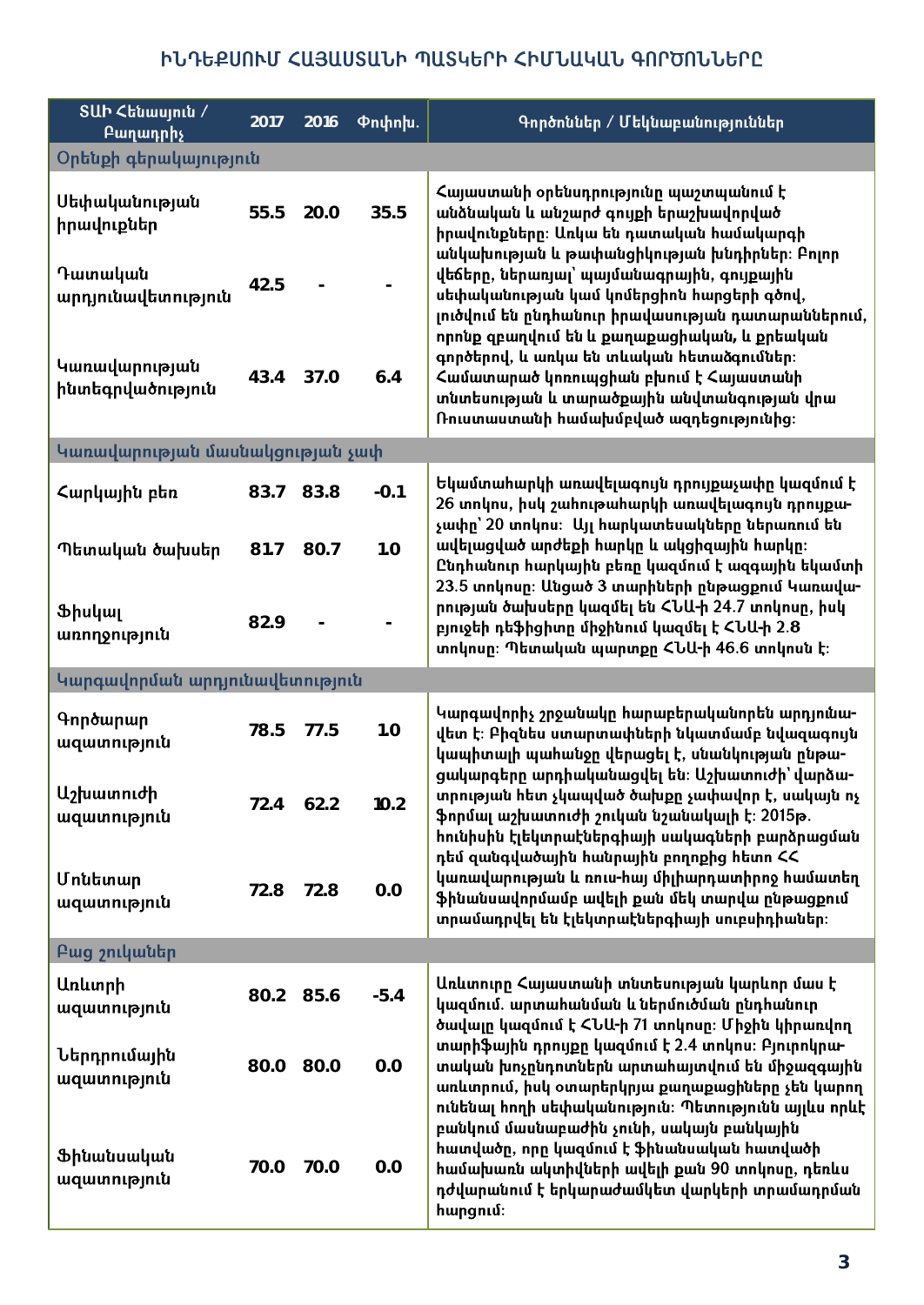